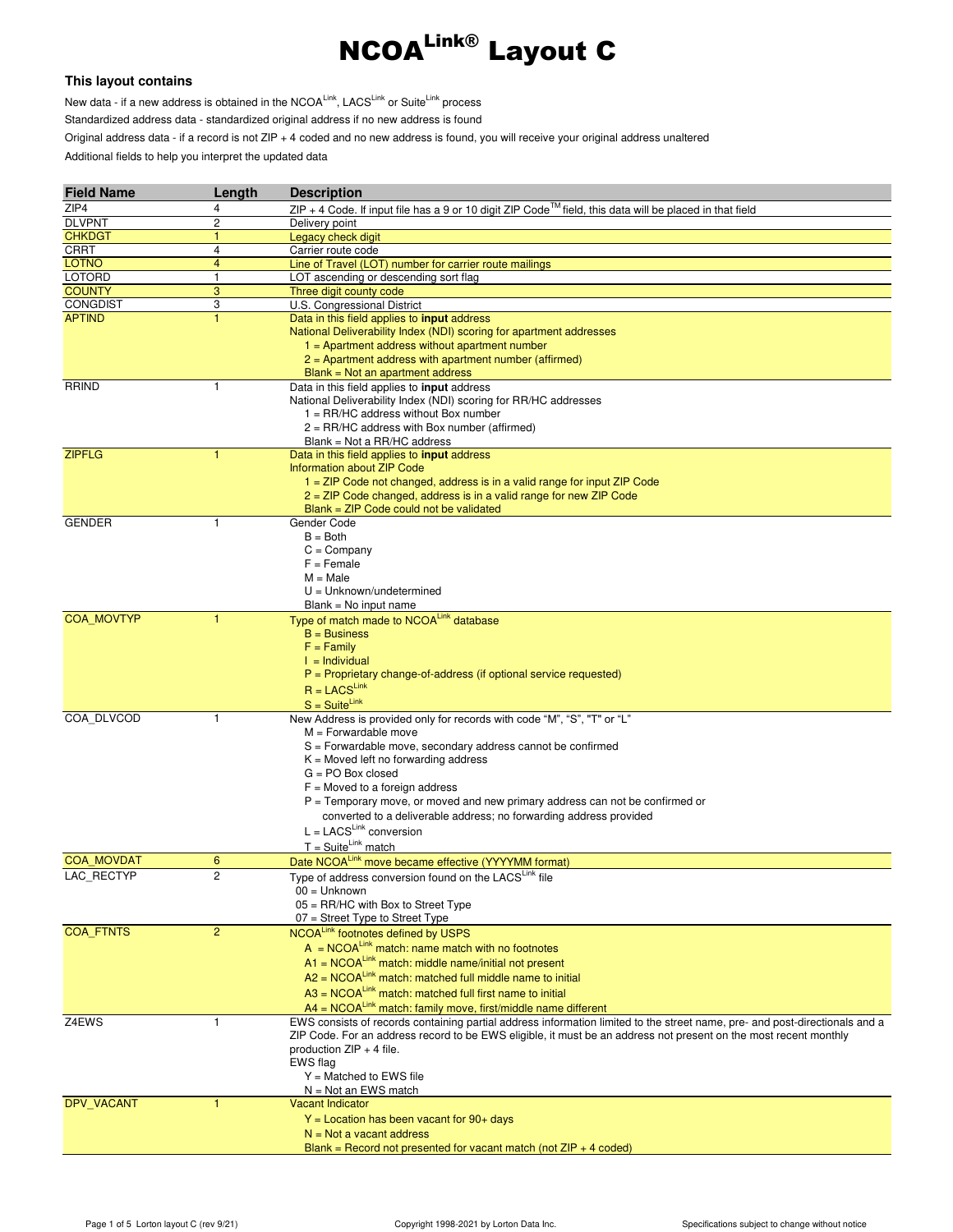| DPV_FLAG         | $\mathbf{1}$            | Indicates whether or not a record matched to the DPV database                                                             |
|------------------|-------------------------|---------------------------------------------------------------------------------------------------------------------------|
|                  |                         | $N = No$ delivery point validation                                                                                        |
|                  |                         | $Y =$ Delivery point validated; primary number valid and secondary number                                                 |
|                  |                         | (when present) valid                                                                                                      |
|                  |                         | $S =$ Valid primary number; secondary number (primary for RR) present and not confirmed                                   |
|                  |                         | $D =$ Valid primary number; input missing secondary number (primary for RR)                                               |
|                  |                         | Blank = Record not presented for DPV match (not $ZIP + 4$ coded)                                                          |
| DPV_CMRA         | 1                       | Indicates whether or not the address is a Commercial Mail Receiving Agency (CMRA)                                         |
|                  |                         | $Y = Address$ is a CMRA                                                                                                   |
|                  |                         | $N =$ Address is not a CMRA                                                                                               |
|                  |                         | Blank = Record not presented for CMRA match (not $ZIP + 4$ coded)                                                         |
| DPV NOSTAT       | 1                       | If an address is flagged as No Stat the USPS has found one of the following cases: vacant property, address receives mail |
|                  |                         | as a part of a drop, or address does not have established delivery yet.                                                   |
|                  |                         | Y = Address is flagged as No Stat in DPV data                                                                             |
|                  |                         | $N =$ Address is not No Stat                                                                                              |
|                  |                         | Blank = Address not presented for No Stat match                                                                           |
| <b>OPT FLAGS</b> | 3                       | Optional return codes (codes returned if optional services are requested)                                                 |
|                  |                         | $A = Advanced address correction$                                                                                         |
|                  |                         | $U =$ Apartment/unit number corrected or appended                                                                         |
|                  |                         | B or $P =$ Proprietary change of address                                                                                  |
| <b>STATUS</b>    | 6                       | Status/error codes (See Appendix A for status codes and Appendix B for error codes)                                       |
| <b>DPV FTNTS</b> | $\overline{4}$          | <b>DPV</b> footnotes                                                                                                      |
|                  |                         | $AA =$ Input address $ZIP + 4$ match                                                                                      |
|                  |                         | $A1$ = Input address ZIP + 4 not matched                                                                                  |
|                  |                         | BB = Input address DPV matched (all components)                                                                           |
|                  |                         | CC = Input address DPV primary number match, secondary number not DPV<br>confirmed                                        |
|                  |                         | $F1$ = Input address matches a military address                                                                           |
|                  |                         | $G1$ = Input address matches a general delivery address                                                                   |
|                  |                         | $M1$ = Input address primary number missing                                                                               |
|                  |                         | $M3$ = Input address primary number invalid                                                                               |
|                  |                         | $N1$ = Input address DPV primary number match, high-rise address missing                                                  |
|                  |                         | secondary number                                                                                                          |
|                  |                         | $P1$ = Input address missing PO, RR, or HC Box number                                                                     |
|                  |                         | P3 = Input address PO, RR, or HC Box number invalid                                                                       |
|                  |                         | R1 = Input address DPV matched to CMRA but PMB number not present                                                         |
|                  |                         | $RR =$ Input address DPV matched to CMRA                                                                                  |
|                  |                         | $U1$ = Input address matches a unique address                                                                             |
| COA RTNCD        | $\overline{\mathbf{c}}$ | USPS NCOALink Return Codes. See Appendix B for codes.                                                                     |
| <b>STE RTNCD</b> | $\overline{2}$          | <b>USPS SuiteLink return codes</b>                                                                                        |
|                  |                         | $A = Suite^{Link}$ record match, suite information is added to the address                                                |
|                  |                         | $00 =$ No match, and no suite information added                                                                           |
|                  |                         | Blank = Record not presented for SuiteLink match                                                                          |
| SUPP FLAGS       | 10                      | Suppression & duplicate identification flags (codes returned if service/s are requested)                                  |
|                  |                         | $A = Deceased$                                                                                                            |
|                  |                         | $B = DMA Do$ not mail                                                                                                     |
|                  |                         | $C = Prison$                                                                                                              |
|                  |                         | $D =$ Duplicate record                                                                                                    |
|                  |                         | $E = Keep record$                                                                                                         |
|                  |                         | $F =$ Non duplicate                                                                                                       |



 *Arden Hills MN 55112-3715 Phone 651-203-8290 Fax 651-203-8299 www.lortondata.com support@lortondata.com*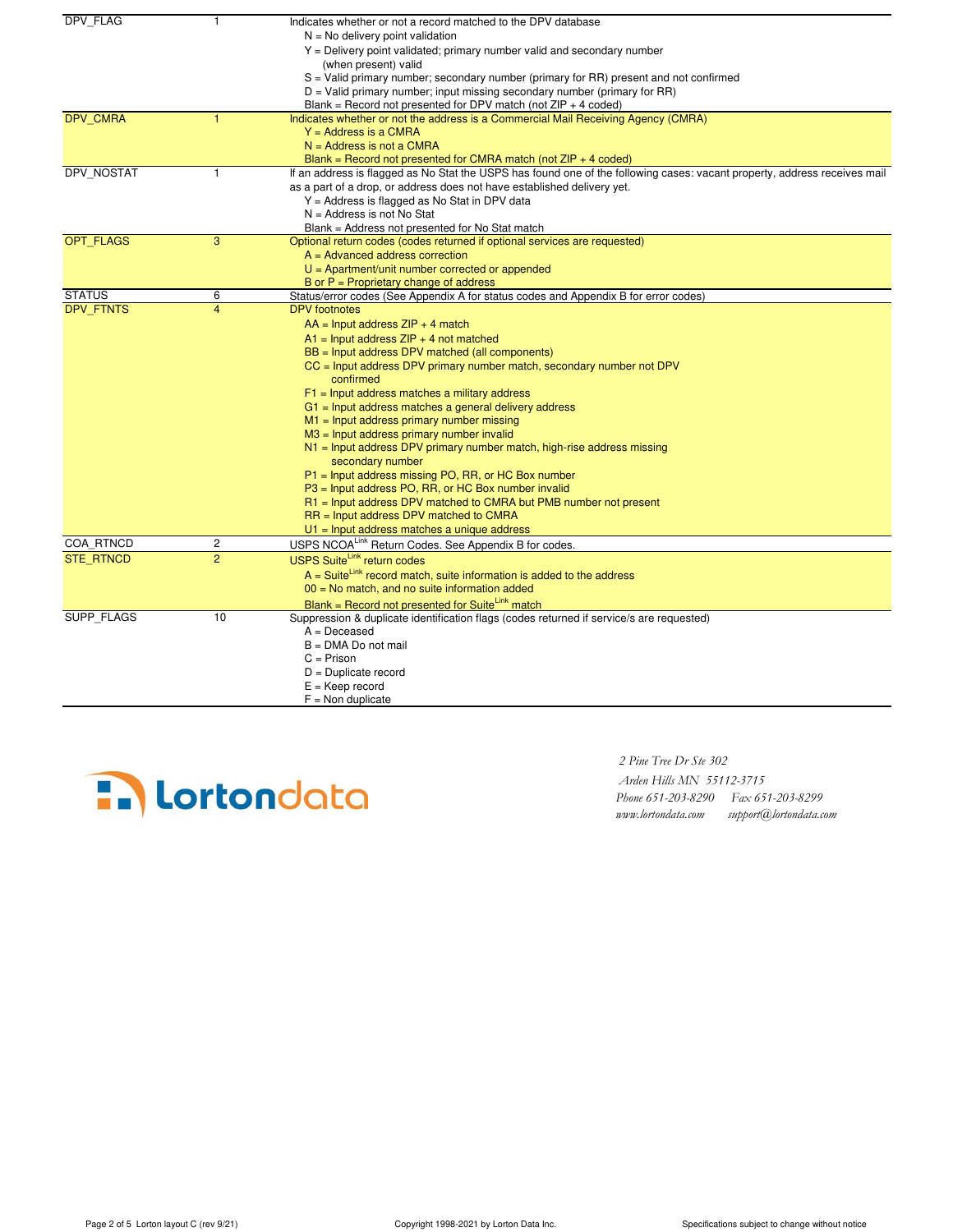## Appendix A

**Status Codes**

A status code tells you how an address was corrected or standardized. The code contains six characters, and each character tells you something about how the record was changed.

|                                  | Value What Changed                                                                                     |
|----------------------------------|--------------------------------------------------------------------------------------------------------|
|                                  | <b>1st Character</b>                                                                                   |
| S                                | Nothing was truncated                                                                                  |
| $\overline{A}$                   | The address line was truncated to fit in your field                                                    |
| $\overline{B}$                   | The address line and city name were truncated to fit in your fields                                    |
| $\overline{C}$                   | The city name was truncated to fit in your field                                                       |
|                                  | 2nd Character                                                                                          |
| $\mathbf 0$                      | No significant change to the city, state, $ZIP^{TM}$ , or $ZIP + 4$                                    |
| $\overline{1}$                   | <b>ZIP</b>                                                                                             |
| $\overline{c}$                   | City                                                                                                   |
| $\overline{3}$                   | <b>City and ZIP</b>                                                                                    |
| $\frac{4}{5}$                    | <b>State</b>                                                                                           |
| $\overline{6}$                   | <b>State and ZIP</b><br>City and state                                                                 |
| $\overline{7}$                   | City, state, and ZIP                                                                                   |
| $\overline{8}$                   | $ZIP + 4$                                                                                              |
| 9                                | ZIP and $ZIP + 4$                                                                                      |
| $\overline{A}$                   | City and $ZIP + 4$                                                                                     |
| B                                | City, ZIP, and ZIP $+4$                                                                                |
| $\frac{C}{D}$                    | State and $ZIP + 4$                                                                                    |
|                                  | State, ZIP, and ZIP $+4$                                                                               |
| $\overline{E}$<br>F              | City, state, and $ZIP + 4$                                                                             |
|                                  | City, state, $ZIP$ and $ZIP + 4$<br><b>3rd Character</b>                                               |
|                                  | No significant change to the predirectional, primary (street) name, postdirectional, or suffix         |
| 0<br>$\overline{1}$              | <b>Suffix</b>                                                                                          |
|                                  | Predirectional                                                                                         |
| $\frac{1}{3}$                    | <b>Predirectional and suffix</b>                                                                       |
|                                  | Postdirectional                                                                                        |
| $\frac{4}{5}$                    | Suffix and postdirectional                                                                             |
|                                  | Predirectional and postdirectional                                                                     |
| $\overline{7}$                   | Predirectional, suffix, and postdirectional                                                            |
| $\overline{8}$                   | Primary name                                                                                           |
| 9                                | Primary name and suffix<br>Predirectional and primary name                                             |
| $\frac{A}{B}$                    | Predirectional, primary name, and suffix                                                               |
|                                  | Primary name and postdirectional                                                                       |
| D                                | Primary name, suffix, and postdirectional                                                              |
| $\overline{E}$                   | Predirectional, primary name, and postdirectional                                                      |
| F                                | Predirectional, primary name, postdirectional, and suffix                                              |
|                                  | <b>4th Character</b>                                                                                   |
| 0                                | No change in county, carrier route, DP2 and/or DPC, or unit designator                                 |
| $\overline{1}$                   | Unit designator                                                                                        |
| $\overline{\mathbf{c}}$          | DP2 and/or DPC                                                                                         |
| 3<br>4                           | DP2 and/or DPC and unit designator<br>Carrier route                                                    |
| 5                                | Carrier route and unit designator                                                                      |
| $\overline{6}$                   | Carrier route, and DP2, and/or DPC                                                                     |
| $\overline{7}$                   | Carrier route, and DP2 and/or DPC, and unit designator                                                 |
| $\overline{8}$                   | County number                                                                                          |
| 9                                | County number and unit designator                                                                      |
| A                                | County number, and DP2, and/or DPC                                                                     |
| $\overline{B}$                   | County number, DP2 and/or DPC, and unit designator                                                     |
| $\overline{c}$<br>$\overline{D}$ | County number and carrier route                                                                        |
|                                  | County number, carrier route, and unit designator<br>County number, carrier route, and DP2, and/or DPC |
| $\frac{E}{F}$                    | County number, carrier route, and DP2 and/or DPC, and unit designator                                  |
|                                  | <b>5th Character</b>                                                                                   |
| 0                                | No change to the LOT (line of travel), LOT Order (line of travel order), or Urb (Urbanization code)    |
| $\mathbf{1}$                     | <b>LOT</b>                                                                                             |
| $\overline{c}$                   | LOT Order                                                                                              |
| $\overline{3}$                   | <b>LOT and LOT Order</b>                                                                               |
| $\overline{\mathbf{4}}$          | Urb                                                                                                    |
| 5                                | <b>Urb and LOT</b>                                                                                     |
| $\,6$<br>$\overline{7}$          | Urb and LOT Order                                                                                      |
|                                  | Urb, LOT, and LOT Order<br><b>6th Character</b>                                                        |
|                                  |                                                                                                        |
| n/a                              | This character is reserved for future expansion of the status code. It will always be zero.            |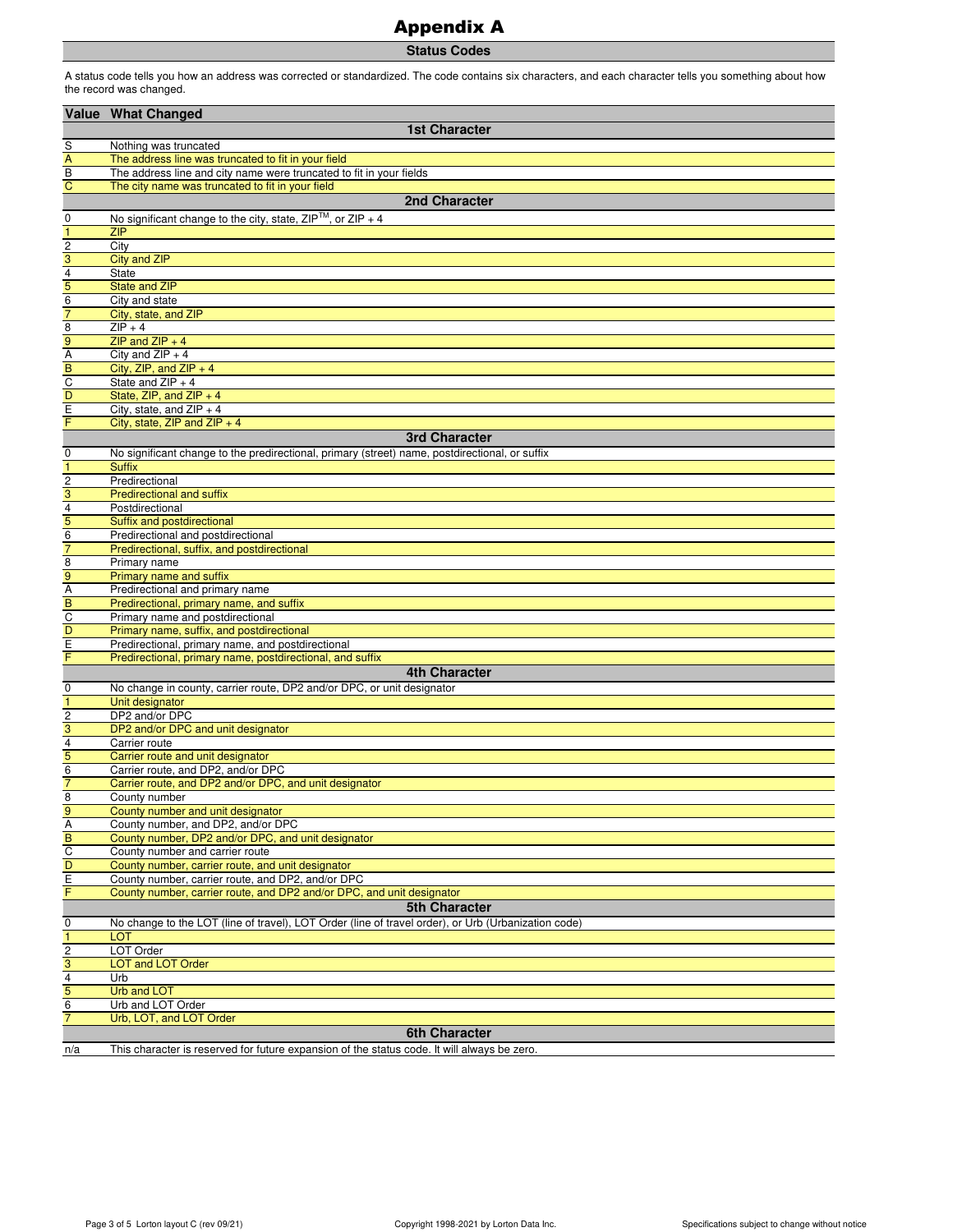## **Error Codes**

|       | <b>Code Description</b>                                                                                                                                                                                                                                                                                                                                                                                     |
|-------|-------------------------------------------------------------------------------------------------------------------------------------------------------------------------------------------------------------------------------------------------------------------------------------------------------------------------------------------------------------------------------------------------------------|
| E101  | The data contains either 1) no last-line data at all, 2) only a city name, or 3) only a state. There is not enough last-line data to justify going<br>any further with the assignment process.                                                                                                                                                                                                              |
| E194  | Failure to match to Unique ZIP Code. ZIP Code, directional, street suffix, or primary number may be missing or invalid.                                                                                                                                                                                                                                                                                     |
|       | The input data does not include a recognizable city name, so look-up in the City directory is impossible. The input data includes a ZIP Code,                                                                                                                                                                                                                                                               |
| E212  | but no match for it can be found in the ZCF directory. This error does not indicate whether or not the state data is valid.                                                                                                                                                                                                                                                                                 |
| E213  | The input data includes a valid state and something that might be a city name, but no match for them can be found in the City directory. The<br>input data does not include a ZIP Code, so no look-up in the ZCF directory is possible.                                                                                                                                                                     |
| E214  | The input data includes something that might be a city name, and something that might be a ZIP Code. However, both of them are invalid,                                                                                                                                                                                                                                                                     |
|       | because no match for either of them can be found in the City and ZCF directories.                                                                                                                                                                                                                                                                                                                           |
| E216  | The input data may or may not include a ZIP Code. If a ZIP is input, no match for it can be found in the ZCF directory. When looking up the<br>input city and state in the city directory, the software finds two or more matching cities in the state. Because the input ZIP is invalid or<br>missing, the software cannot break the tie between possible city matches, nor determine which ZIP to assign. |
| E302  | Nothing in the input record is recognized as a primary address line.                                                                                                                                                                                                                                                                                                                                        |
|       | No match for the input street name can be found in the ZIP+4 directory. Perhaps the street name is misspelled or incorrectly abbreviated. If                                                                                                                                                                                                                                                                |
| E412  | the input address line contains extraneous data that might be interpreted as a part of the street name, this also can result in E412.                                                                                                                                                                                                                                                                       |
|       | The ZIP+4 directory contains two or more street names that resemble the input street name. However, the resemblance between potential                                                                                                                                                                                                                                                                       |
| E413  | matches is so close that one cannot be chosen.                                                                                                                                                                                                                                                                                                                                                              |
| E420  | Nothing in the input address line is recognized as a primary range (house number). This may mean that the primary range truly is missing, or                                                                                                                                                                                                                                                                |
|       | that it cannot be recognized.                                                                                                                                                                                                                                                                                                                                                                               |
| E421  | According to the ZIP+4 directory, the input primary range (house number) is invalid. That is, it does not fall within any of the ranges listed for                                                                                                                                                                                                                                                          |
|       | that street, route, or building.                                                                                                                                                                                                                                                                                                                                                                            |
| E422  | The ZIP+4 directory indicates that a predirectional is required to choose between possible matches. However, either the input data does not                                                                                                                                                                                                                                                                 |
|       | include a predirectional, or the input predirectional is invalid (not among those listed for the street).                                                                                                                                                                                                                                                                                                   |
| E423  | The ZIP+4 directory indicates that a suffix is required to choose between possible matches. However, either the input data does not include a                                                                                                                                                                                                                                                               |
|       | suffix, or the input suffix is invalid (not among those listed for the street).<br>The ZIP+4 directory indicates that both a suffix and a directional are required to choose between possible matches. However, either the input                                                                                                                                                                            |
| E425  | data does not include a suffix and directional, or the input suffix and directional are invalid (not among those listed for the street).                                                                                                                                                                                                                                                                    |
|       | The ZIP+4 directory indicates that a postdirectional is required to choose between possible matches. However, either the input data does not                                                                                                                                                                                                                                                                |
| E427  | include a postdirectional, or the input postdirectional is invalid (not among those listed for the street).                                                                                                                                                                                                                                                                                                 |
|       | The input ZIP is missing or invalid. The City directory shows that the input city/state covers two or more ZIP Codes. The ZIP+4 directory has                                                                                                                                                                                                                                                               |
| E428  | matches for the address line in at least two of those ZIP Codes. The software can't use the invalid input ZIP to break the tie on the address                                                                                                                                                                                                                                                               |
|       | line, nor use the address line to choose a valid ZIP.                                                                                                                                                                                                                                                                                                                                                       |
|       | The input city name is missing or invalid. The ZCF directory shows that the input ZIP applies to two or more city names. The ZIP+4 directory                                                                                                                                                                                                                                                                |
| E429  | has matches for the address line in at least two of those citites. The software can't use the input city to break the tie on the address line, nor                                                                                                                                                                                                                                                          |
|       | use the address line to choose a city name.                                                                                                                                                                                                                                                                                                                                                                 |
| E430  | The ZIP+4 directory contains two or more address lines that resemble the input address line. However, the similarity between potential                                                                                                                                                                                                                                                                      |
|       | matches is so close that one cannot be chosen over another.                                                                                                                                                                                                                                                                                                                                                 |
| E431  | The ZIP+4 directory contains two or more address lines that resemble the input address line. To break the tie, the Puerto Rican urbanization                                                                                                                                                                                                                                                                |
|       | is needed. However, either the input address does not include an urbanization, or the input urbanization is incorrect.                                                                                                                                                                                                                                                                                      |
| E439  | Exact match made in EWS directory.                                                                                                                                                                                                                                                                                                                                                                          |
| E500  | E500 is a catch-all error code assigned when no more specific code can be assigned. Usually it indicates that no potential match meets the                                                                                                                                                                                                                                                                  |
| E501  | minimum confidence level, or that there is an unresolved tie between two or more potential matches.<br>The address is foreign—that is, not within the domestic U.S., territories, or possessions.                                                                                                                                                                                                           |
| E502  | All of the fields used in address look-up are blank. There may be data in non-address fields.                                                                                                                                                                                                                                                                                                               |
|       |                                                                                                                                                                                                                                                                                                                                                                                                             |
|       | The input address lies outside the area covered by the ZIP+4 directory. This error usually occurs when a state or regional ZIP+4 directory is                                                                                                                                                                                                                                                               |
| E503  | being used, or a custom directory created through the Extract utility. E503 should not occur when using the National directory (zip4us.dir). If it                                                                                                                                                                                                                                                          |
|       | does, it may mean that you have found a conflict between the City and ZCF directories and the National directory. You should report it to                                                                                                                                                                                                                                                                   |
|       | your Address Management Systems Office by sending them an e-mail (amsssupport.ncsc@usps.gov).                                                                                                                                                                                                                                                                                                               |
|       | The address line matches at least two ZIP+4 records. The ranges of those ZIP+4 records overlap, and the software cannot break the tie.                                                                                                                                                                                                                                                                      |
| E504  | E504 indicates a flaw in the ZIP+4 database. You should report it to your Address Management Systems Office by sending them an e-mail                                                                                                                                                                                                                                                                       |
|       | (amssupport.ncsc@usps.gov).                                                                                                                                                                                                                                                                                                                                                                                 |
| E505  | The record matches an undeliverable default record. If further information were provided, such as secondary address data or firm name, the                                                                                                                                                                                                                                                                  |
|       | address would have been assigned.                                                                                                                                                                                                                                                                                                                                                                           |
|       | According to the USPS, no delivery to this address is possible. The address is listed in the ZIP+4 directory, but the record is tagged as                                                                                                                                                                                                                                                                   |
| E600  | undeliverable by the USPS. Most often, it might be a cemetery, parking ramp, or condemned building. E600 is unusual because it indicates a                                                                                                                                                                                                                                                                  |
|       | successful match to the ZIP+4 directory. All other error codes mean that there was no match. Undeliverable addresses are tagged as "errors"                                                                                                                                                                                                                                                                 |
|       | for the convenience of users who suppress mailing to "bad" addresses—unassigned and undeliverable records.                                                                                                                                                                                                                                                                                                  |
| E601  | Not a valid delivery point. ZIP+4 removed.                                                                                                                                                                                                                                                                                                                                                                  |
| Note: | Some addresses that are valid may be marked incorrectly as undeliverable. This is caused by an error in the USPS data. If you find such an                                                                                                                                                                                                                                                                  |
|       | address, you should report it to your Address Management Systems Office by sending them an e-mail (amssupport.ncsc@usps.gov).                                                                                                                                                                                                                                                                               |